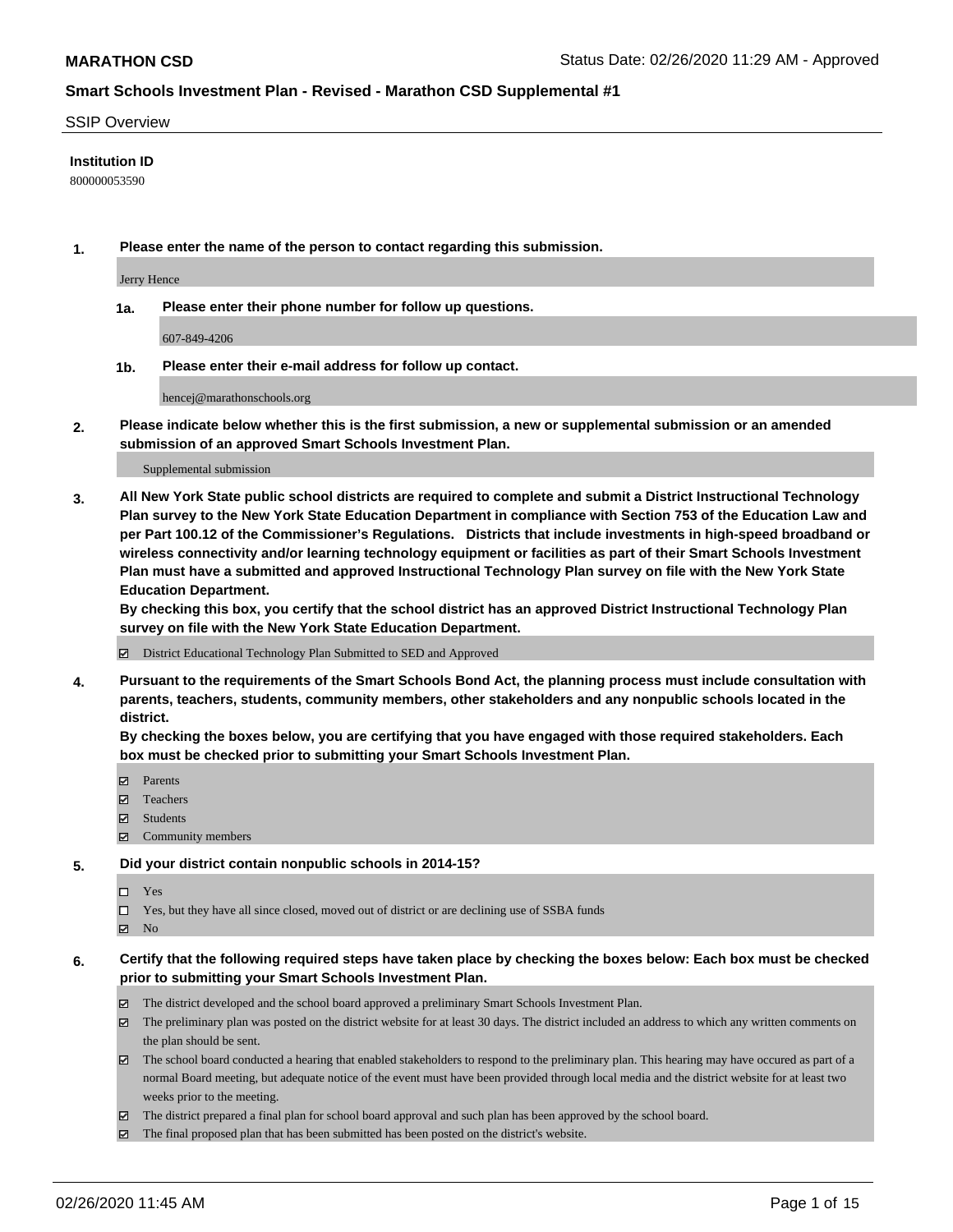SSIP Overview

**6a. Please upload the proposed Smart Schools Investment Plan (SSIP) that was posted on the district's website, along with any supporting materials. Note that this should be different than your recently submitted Educational Technology Survey. The Final SSIP, as approved by the School Board, should also be posted on the website and remain there during the course of the projects contained therein.**

Marathon Technology Plan 2018-2021.pdf

**6b. Enter the webpage address where the final Smart Schools Investment Plan is posted. The Plan should remain posted for the life of the included projects.**

http://nebula.wsimg.com/bfe442974d9ef5e2902eabaac9654a1d?AccessKeyId=4E67B866876DB2A94E3A&disposition=0&alloworigin=1

**7. Please enter an estimate of the total number of students and staff that will benefit from this Smart Schools Investment Plan based on the cumulative projects submitted to date.**

750

**8. An LEA/School District may partner with one or more other LEA/School Districts to form a consortium to pool Smart Schools Bond Act funds for a project that meets all other Smart School Bond Act requirements. Each school district participating in the consortium will need to file an approved Smart Schools Investment Plan for the project and submit a signed Memorandum of Understanding that sets forth the details of the consortium including the roles of each respective district.**

 $\Box$  The district plans to participate in a consortium to partner with other school district(s) to implement a Smart Schools project.

### **9. Please enter the name and 6-digit SED Code for each LEA/School District participating in the Consortium.**

| Partner LEA/District | <b>ISED BEDS Code</b> |
|----------------------|-----------------------|
| (No Response)        | (No Response)         |

## **10. Please upload a signed Memorandum of Understanding with all of the participating Consortium partners.**

(No Response)

**11. Your district's Smart Schools Bond Act Allocation is:**

\$1,012,784

#### **12. Final 2014-15 BEDS Enrollment to calculate Nonpublic Sharing Requirement**

|            | <b>Public Enrollment</b> | Nonpublic Enrollment | Total Enrollment | l Nonpublic Percentage |
|------------|--------------------------|----------------------|------------------|------------------------|
| Enrollment | 707                      |                      | 707.00           | 0.00                   |

**13. This table compares each category budget total, as entered in that category's page, to the total expenditures listed in the category's expenditure table. Any discrepancies between the two must be resolved before submission.**

|                                          | Sub-Allocations | <b>Expenditure Totals</b> | <b>Difference</b> |
|------------------------------------------|-----------------|---------------------------|-------------------|
| <b>School Connectivity</b>               | 0.00            | 0.00                      | 0.00              |
| Connectivity Projects for<br>Communities | 0.00            | 0.00                      | 0.00              |
| Classroom Technology                     | 367,000.00      | 367,000.00                | 0.00              |
| Pre-Kindergarten Classrooms              | 0.00            | 0.00                      | 0.00              |
| Replace Transportable<br>Classrooms      | 0.00            | 0.00                      | 0.00              |
| High-Tech Security Features              | 126,000.00      | 126,000.00                | 0.00              |
| Nonpublic Loan                           | 0.00            | 0.00                      | 0.00              |
| Totals:                                  |                 |                           |                   |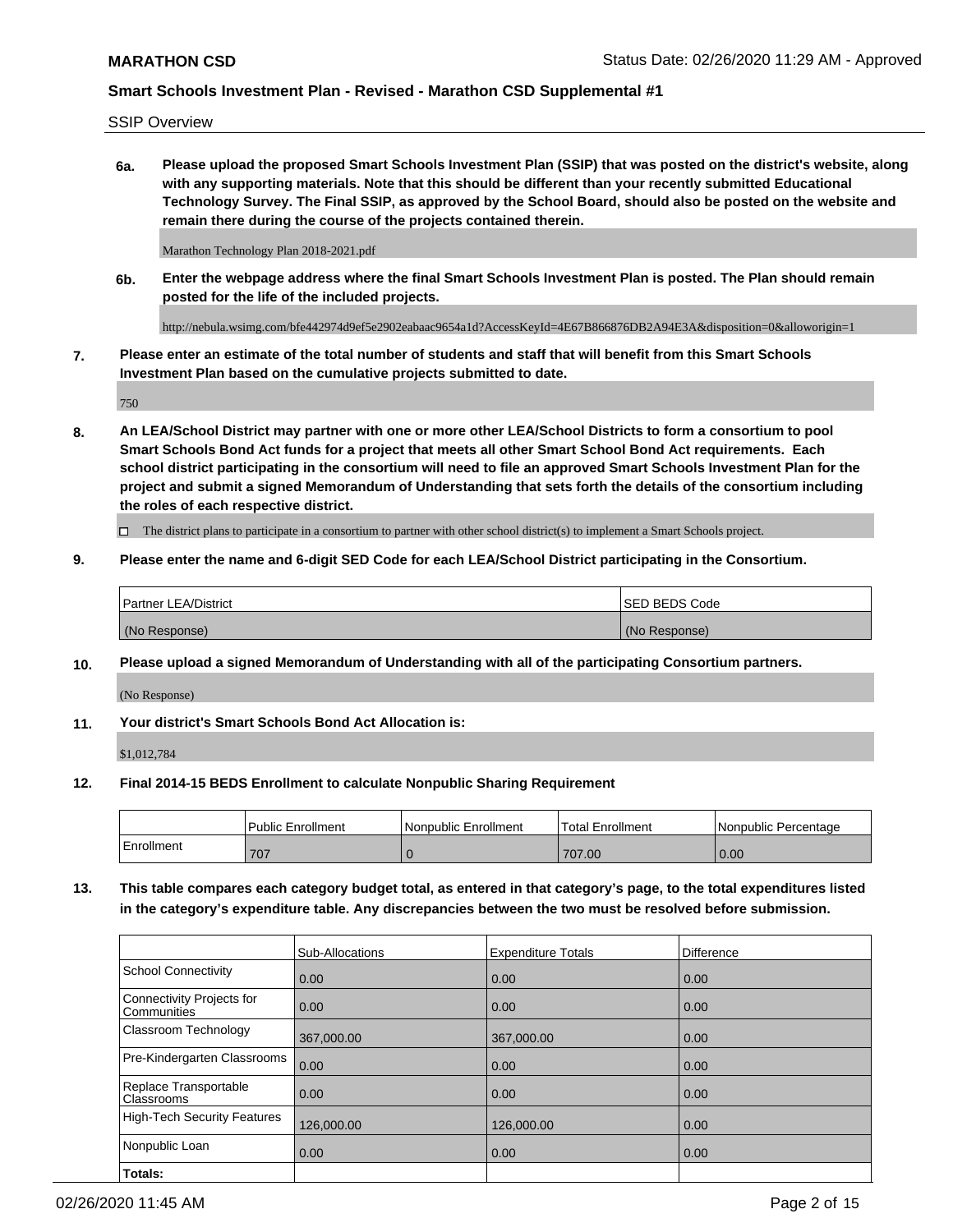SSIP Overview

| 493,000                | 493.000            | 0                 |
|------------------------|--------------------|-------------------|
| <b>Sub-Allocations</b> | Expenditure Totals | <b>Difference</b> |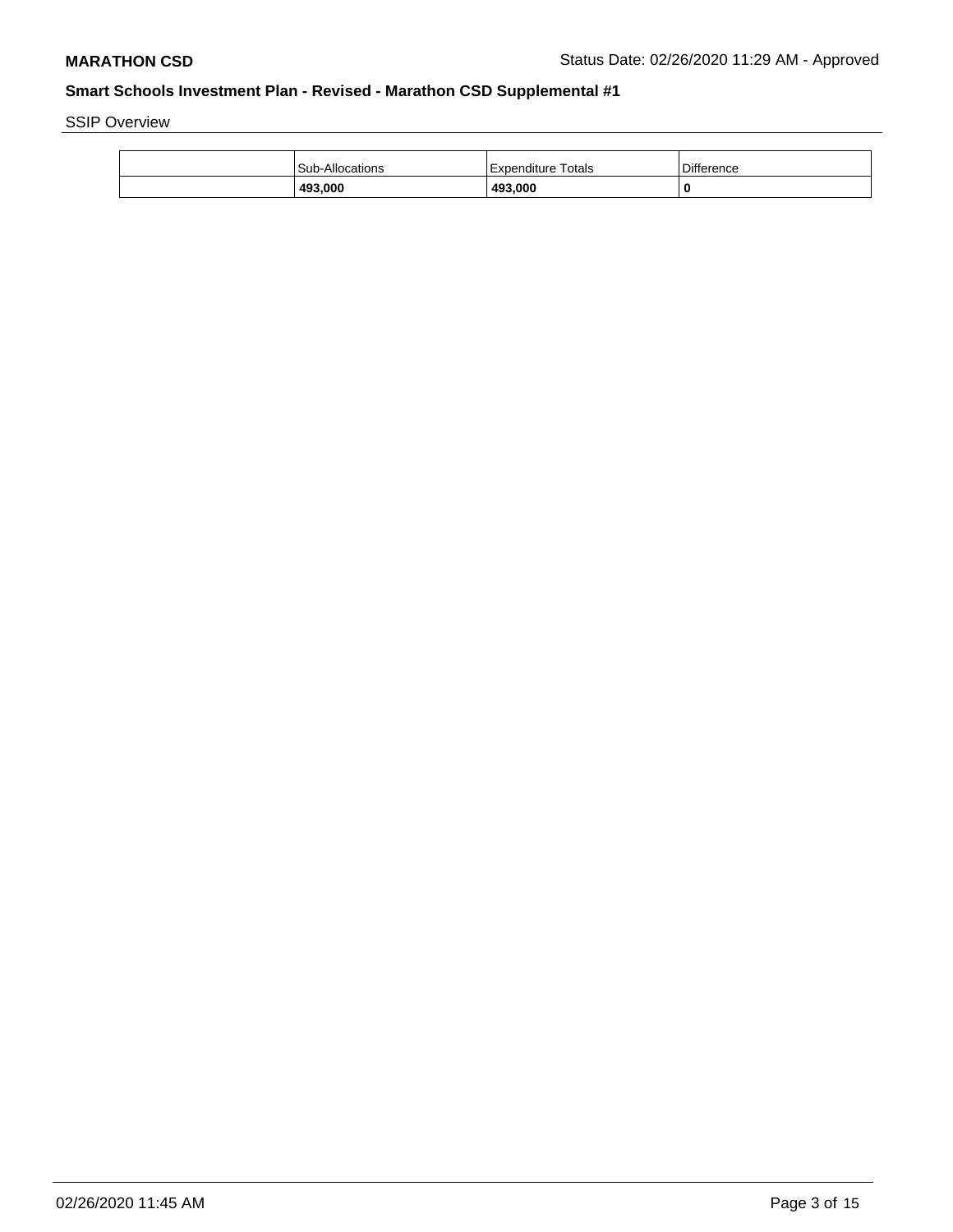School Connectivity

- **1. In order for students and faculty to receive the maximum benefit from the technology made available under the Smart Schools Bond Act, their school buildings must possess sufficient connectivity infrastructure to ensure that devices can be used during the school day. Smart Schools Investment Plans must demonstrate that:**
	- **• sufficient infrastructure that meets the Federal Communications Commission's 100 Mbps per 1,000 students standard currently exists in the buildings where new devices will be deployed, or**
	- **• is a planned use of a portion of Smart Schools Bond Act funds, or**
	- **• is under development through another funding source.**

**Smart Schools Bond Act funds used for technology infrastructure or classroom technology investments must increase the number of school buildings that meet or exceed the minimum speed standard of 100 Mbps per 1,000 students and staff within 12 months. This standard may be met on either a contracted 24/7 firm service or a "burstable" capability. If the standard is met under the burstable criteria, it must be:**

**1. Specifically codified in a service contract with a provider, and**

**2. Guaranteed to be available to all students and devices as needed, particularly during periods of high demand, such as computer-based testing (CBT) periods.**

**Please describe how your district already meets or is planning to meet this standard within 12 months of plan submission.**

(No Response)

**1a. If a district believes that it will be impossible to meet this standard within 12 months, it may apply for a waiver of this requirement, as described on the Smart Schools website. The waiver must be filed and approved by SED prior to submitting this survey.**

 $\Box$  By checking this box, you are certifying that the school district has an approved waiver of this requirement on file with the New York State Education Department.

**2. Connectivity Speed Calculator (Required). If the district currently meets the required speed, enter "Currently Met" in the last box: Expected Date When Required Speed Will be Met.**

|                  | l Number of     | Required Speed | Current Speed in | Expected Speed | Expected Date                        |
|------------------|-----------------|----------------|------------------|----------------|--------------------------------------|
|                  | <b>Students</b> | In Mbps        | <b>Mbps</b>      | to be Attained | When Required                        |
|                  |                 |                |                  |                | Within 12 Months 1Speed Will be Met1 |
| Calculated Speed | (No Response)   | 0.00           | (No Response)    | (No Response)  | l (No Response)                      |

**3. Describe how you intend to use Smart Schools Bond Act funds for high-speed broadband and/or wireless connectivity projects in school buildings.**

(No Response)

**4. Describe the linkage between the district's District Instructional Technology Plan and how the proposed projects will improve teaching and learning. (There should be a link between your response to this question and your responses to Question 1 in Section IV - NYSED Initiatives Alignment: "Explain how the district use of instructional technology will serve as a part of a comprehensive and sustained effort to support rigorous academic standards attainment and performance improvement for students."** 

**Your answer should also align with your answers to the questions in Section II - Strategic Technology Planning and the associated Action Steps in Section III - Action Plan.)**

(No Response)

**5. If the district wishes to have students and staff access the Internet from wireless devices within the school building, or in close proximity to it, it must first ensure that it has a robust Wi-Fi network in place that has sufficient bandwidth to meet user demand.**

**Please describe how you have quantified this demand and how you plan to meet this demand.**

(No Response)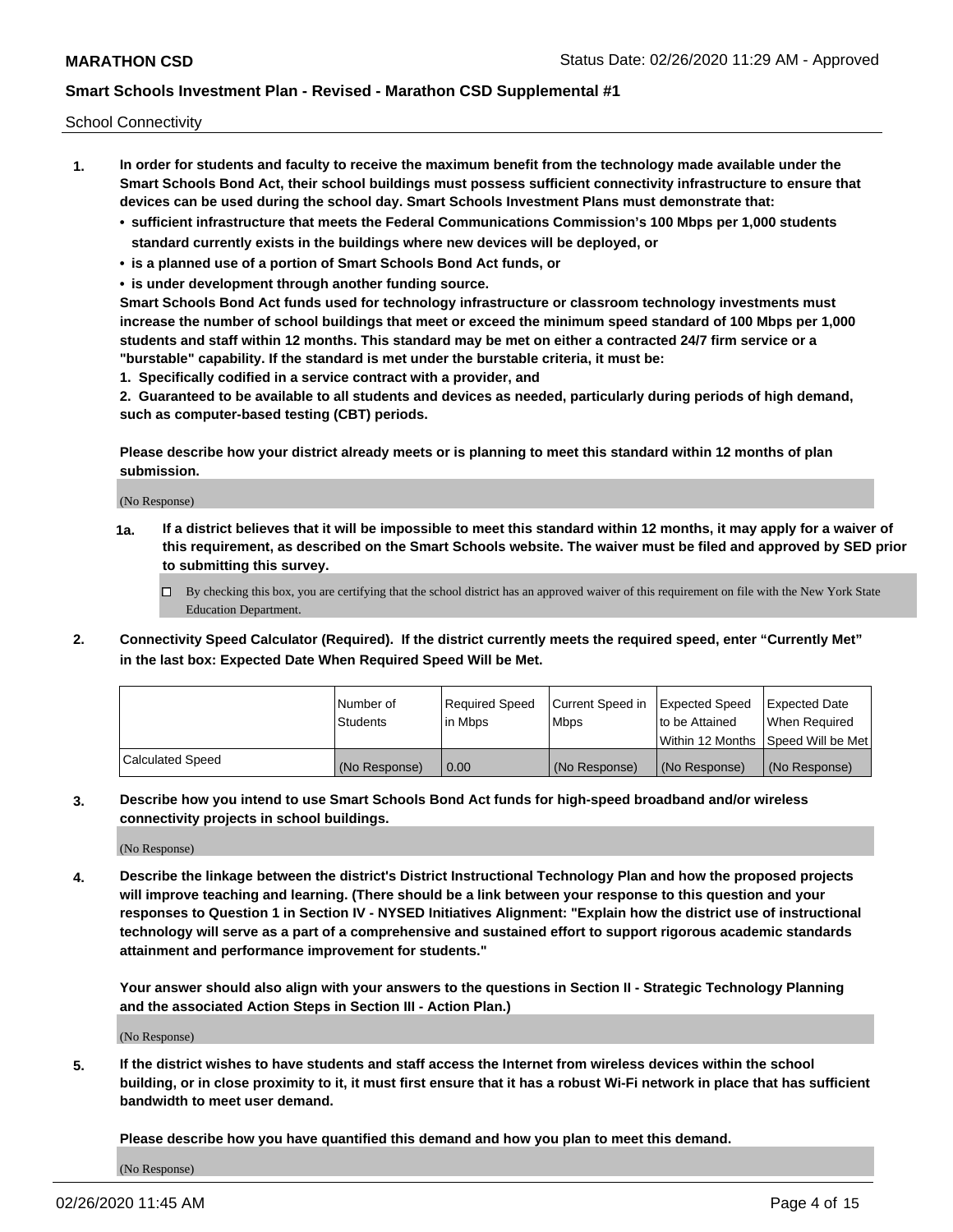School Connectivity

**6. Smart Schools plans with any expenditures in the School Connectivity category require a project number from the Office of Facilities Planning. Districts must submit an SSBA LOI and receive project numbers prior to submitting the SSIP. As indicated on the LOI, some projects may be eligible for a streamlined review and will not require a building permit.**

**Please indicate on a separate row each project number given to you by the Office of Facilities Planning.**

| Project Number |  |
|----------------|--|
| (No Response)  |  |

**7. Certain high-tech security and connectivity infrastructure projects may be eligible for an expedited review process as determined by the Office of Facilities Planning.**

#### **Was your project deemed eligible for streamlined review?**

(No Response)

## **8. Include the name and license number of the architect or engineer of record.**

| Name          | License Number |
|---------------|----------------|
| (No Response) | (No Response)  |

#### **9. Public Expenditures – Loanable (Counts toward the nonpublic loan calculation)**

| Select the allowable expenditure type.<br>Repeat to add another item under each type. | <b>PUBLIC</b> Items to be<br>l Purchased | Quantity         | l Cost Per Item  | <b>Total Cost</b> |
|---------------------------------------------------------------------------------------|------------------------------------------|------------------|------------------|-------------------|
| (No Response)                                                                         | (No Response)                            | (No<br>Response) | (No<br>Response) | 0.00              |
|                                                                                       |                                          | 0                | 0.00             |                   |

# **10. Public Expenditures – Non-Loanable (Does not count toward nonpublic loan calculation)**

| Select the allowable expenditure<br>type.<br>Repeat to add another item under<br>each type. | <b>PUBLIC</b> Items to be purchased | Quantity      | Cost per Item | <b>Total Cost</b> |
|---------------------------------------------------------------------------------------------|-------------------------------------|---------------|---------------|-------------------|
| (No Response)                                                                               | (No Response)                       | (No Response) | (No Response) | 0.00              |
|                                                                                             |                                     |               | 0.00          |                   |

#### **11. Final 2014-15 BEDS Enrollment to calculate Nonpublic Sharing Requirement (no changes allowed.)**

|            | l Public Enrollment | Nonpublic Enrollment | <b>Total Enrollment</b> | l Nonpublic Percentage |
|------------|---------------------|----------------------|-------------------------|------------------------|
| Enrollment | 707                 |                      | 707.00                  | 0.00                   |

#### **12. Total Public Budget - Loanable (Counts toward the nonpublic loan calculation)**

|                                                      | Public Allocations | <b>Estimated Nonpublic Loan</b><br>Amount | Estimated Total Sub-Allocations |
|------------------------------------------------------|--------------------|-------------------------------------------|---------------------------------|
| Network/Access Costs                                 | (No Response)      | 0.00                                      | 0.00                            |
| School Internal Connections and<br><b>Components</b> | (No Response)      | 0.00                                      | 0.00                            |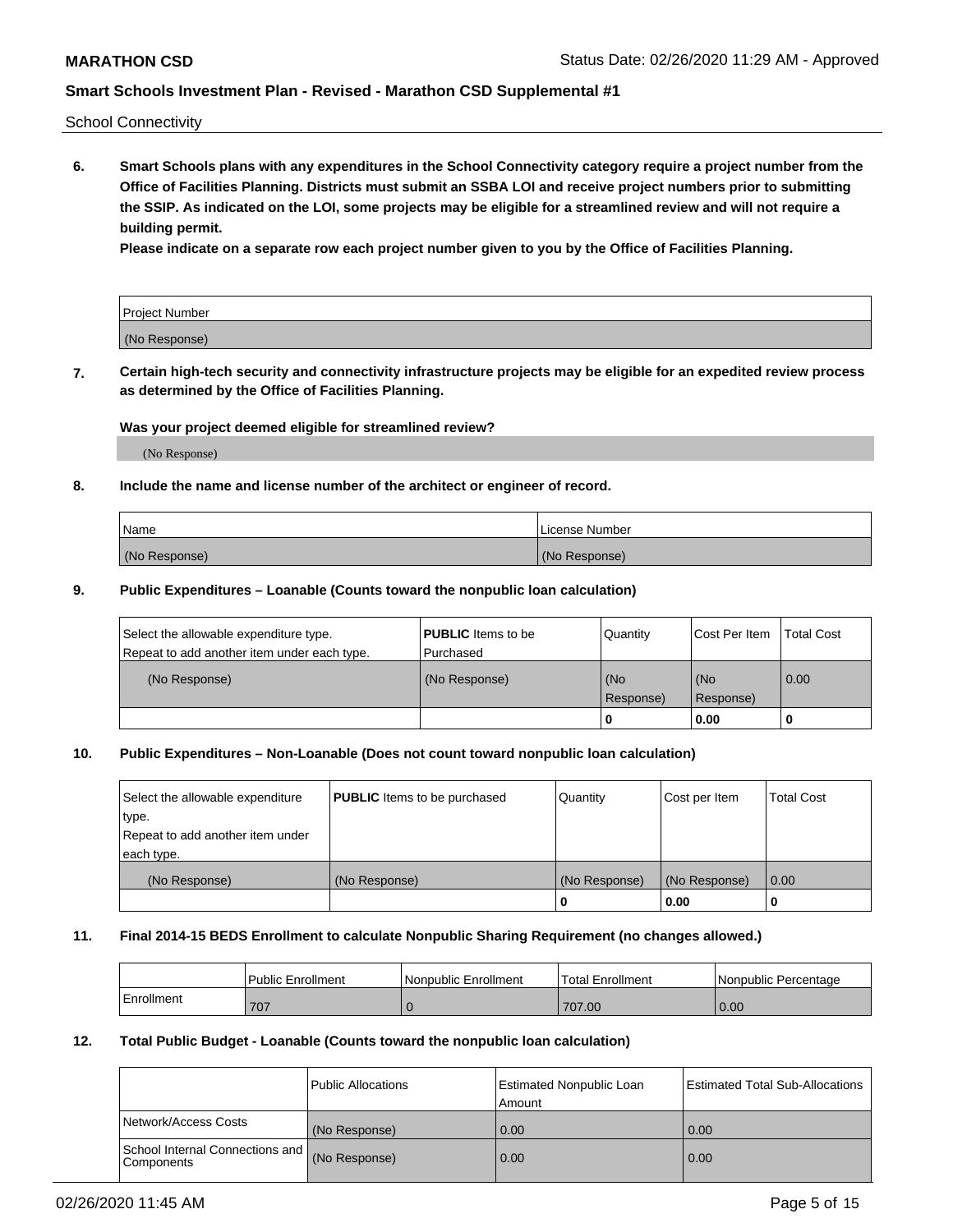School Connectivity

|              | Public Allocations | <b>Estimated Nonpublic Loan</b><br>Amount | <b>Estimated Total Sub-Allocations</b> |
|--------------|--------------------|-------------------------------------------|----------------------------------------|
| <b>Other</b> | (No Response)      | 0.00                                      | 0.00                                   |
| Totals:      | 0.00               |                                           | 0                                      |

# **13. Total Public Budget – Non-Loanable (Does not count toward the nonpublic loan calculation)**

| Sub-<br>Allocation |
|--------------------|
| 0.00               |
| (No Response)      |
| (No Response)      |
| (No Response)      |
| (No Response)      |
| (No Response)      |
| (No Response)      |
| 0.00               |
|                    |

# **14. School Connectivity Totals**

|                          | Total Sub-Allocations |
|--------------------------|-----------------------|
| Total Loanable Items     | 0.00                  |
| Total Non-Ioanable Items | 0.00                  |
| Totals:                  | 0                     |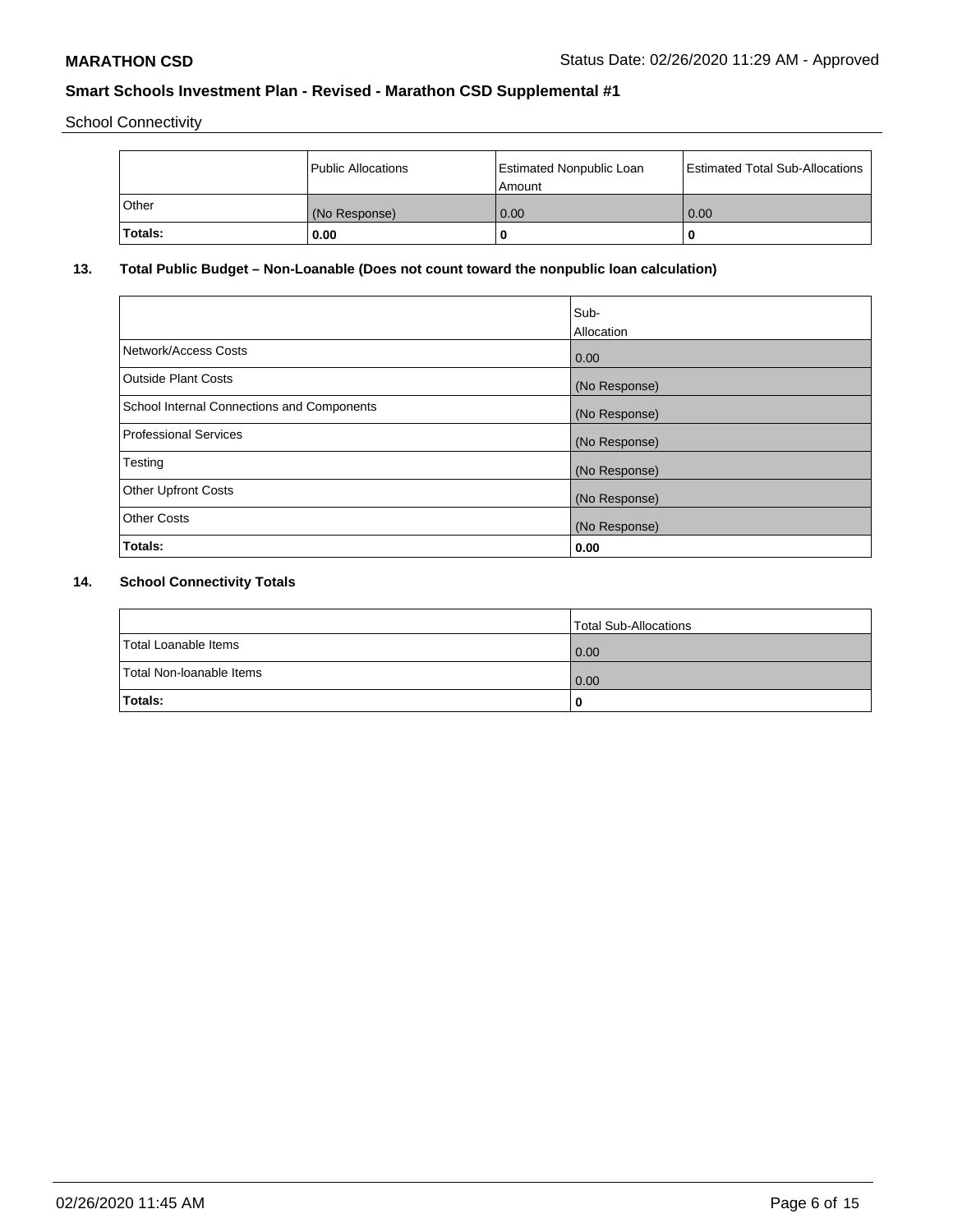Community Connectivity (Broadband and Wireless)

**1. Describe how you intend to use Smart Schools Bond Act funds for high-speed broadband and/or wireless connectivity projects in the community.**

(No Response)

**2. Please describe how the proposed project(s) will promote student achievement and increase student and/or staff access to the Internet in a manner that enhances student learning and/or instruction outside of the school day and/or school building.**

(No Response)

**3. Community connectivity projects must comply with all the necessary local building codes and regulations (building and related permits are not required prior to plan submission).**

 $\Box$  I certify that we will comply with all the necessary local building codes and regulations.

**4. Please describe the physical location of the proposed investment.**

(No Response)

**5. Please provide the initial list of partners participating in the Community Connectivity Broadband Project, along with their Federal Tax Identification (Employer Identification) number.**

| <b>Project Partners</b> | l Federal ID # |
|-------------------------|----------------|
| (No Response)           | (No Response)  |

**6. Please detail the type, quantity, per unit cost and total cost of the eligible items under each sub-category.**

| Select the allowable expenditure | Item to be purchased | Quantity      | Cost per Item | <b>Total Cost</b> |
|----------------------------------|----------------------|---------------|---------------|-------------------|
| type.                            |                      |               |               |                   |
| Repeat to add another item under |                      |               |               |                   |
| each type.                       |                      |               |               |                   |
| (No Response)                    | (No Response)        | (No Response) | (No Response) | 0.00              |
|                                  |                      | o             | 0.00          |                   |

**7. If you are submitting an allocation for Community Connectivity, complete this table.**

**Note that the calculated Total at the bottom of the table must equal the Total allocation for this category that you entered in the SSIP Overview overall budget.**

|                                    | Sub-Allocation |
|------------------------------------|----------------|
| Network/Access Costs               | (No Response)  |
| Outside Plant Costs                | (No Response)  |
| <b>Tower Costs</b>                 | (No Response)  |
| <b>Customer Premises Equipment</b> | (No Response)  |
| <b>Professional Services</b>       | (No Response)  |
| Testing                            | (No Response)  |
| <b>Other Upfront Costs</b>         | (No Response)  |
| <b>Other Costs</b>                 | (No Response)  |
| Totals:                            | 0.00           |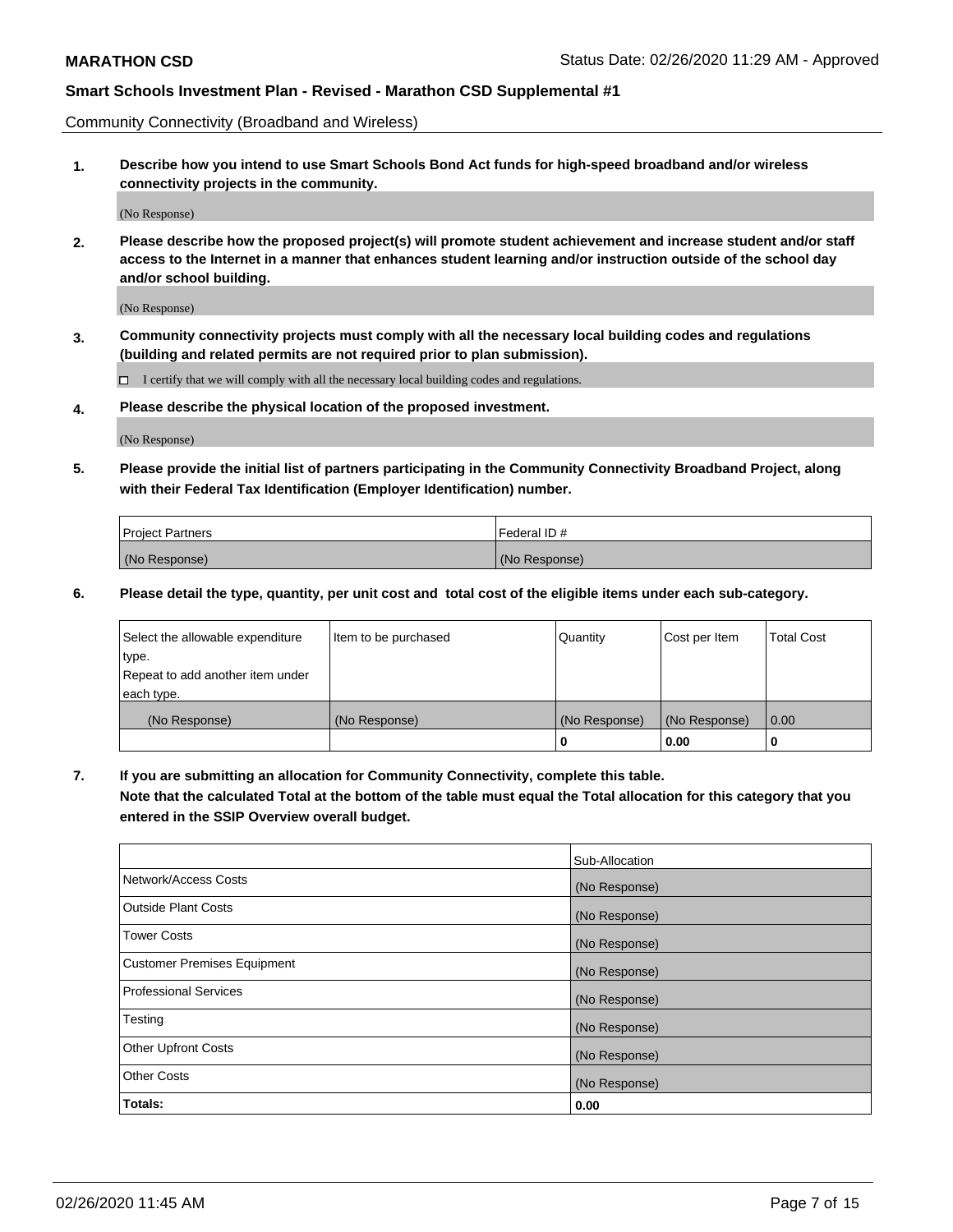## Classroom Learning Technology

**1. In order for students and faculty to receive the maximum benefit from the technology made available under the Smart Schools Bond Act, their school buildings must possess sufficient connectivity infrastructure to ensure that devices can be used during the school day. Smart Schools Investment Plans must demonstrate that sufficient infrastructure that meets the Federal Communications Commission's 100 Mbps per 1,000 students standard currently exists in the buildings where new devices will be deployed, or is a planned use of a portion of Smart Schools Bond Act funds, or is under development through another funding source. Smart Schools Bond Act funds used for technology infrastructure or classroom technology investments must increase the number of school buildings that meet or exceed the minimum speed standard of 100 Mbps per 1,000 students and staff within 12 months. This standard may be met on either a contracted 24/7 firm service or a "burstable" capability. If the standard is met under the burstable criteria, it must be: 1. Specifically codified in a service contract with a provider, and**

**2. Guaranteed to be available to all students and devices as needed, particularly during periods of high demand, such as computer-based testing (CBT) periods.**

**Please describe how your district already meets or is planning to meet this standard within 12 months of plan submission.**

Marathon Central School District utilizes the Central New York Regional Information Center (CNYRIC) to provide 100 Mbps per 1,000 students or better. CNYRIC guarantees the amount of bandwidth needed to sustain proper educational usage. We will be implementing a back up internet service, also contracted through the CYNRIC using an alternate vendor this winter, to make sure our district has the internet capacity to teach during high demand periods of use as well as times when computer based testing will be done.

- **1a. If a district believes that it will be impossible to meet this standard within 12 months, it may apply for a waiver of this requirement, as described on the Smart Schools website. The waiver must be filed and approved by SED prior to submitting this survey.**
	- $\Box$  By checking this box, you are certifying that the school district has an approved waiver of this requirement on file with the New York State Education Department.
- **2. Connectivity Speed Calculator (Required). If the district currently meets the required speed, enter "Currently Met" in the last box: Expected Date When Required Speed Will be Met.**

|                  | l Number of<br>Students | Reauired Speed<br>l in Mbps | Current Speed in Expected Speed<br><b>Mbps</b> | to be Attained | <b>Expected Date</b><br>When Required   |
|------------------|-------------------------|-----------------------------|------------------------------------------------|----------------|-----------------------------------------|
|                  |                         |                             |                                                |                | l Within 12 Months ISpeed Will be Met l |
| Calculated Speed | 713                     | 71.30                       | 200Mb                                          | 200Mb          | <b>Currently Met</b>                    |

**3. If the district wishes to have students and staff access the Internet from wireless devices within the school building, or in close proximity to it, it must first ensure that it has a robust Wi-Fi network in place that has sufficient bandwidth to meet user demand.**

**Please describe how you have quantified this demand and how you plan to meet this demand.**

In 2015 Marathon CSD installed a robust Aruba wireless solution that can handle classroom loads and roaming capabilities for each classroom in district. We are a 1:1 district from grades 2-12 and have a proven network infrastructure working 24/7 throughout the school year. We have also been through a few years of testing and completed our CBT with 3-8 grade each time.

**4. All New York State public school districts are required to complete and submit an Instructional Technology Plan survey to the New York State Education Department in compliance with Section 753 of the Education Law and per Part 100.12 of the Commissioner's Regulations.**

**Districts that include educational technology purchases as part of their Smart Schools Investment Plan must have a submitted and approved Instructional Technology Plan survey on file with the New York State Education Department.**

 $\boxtimes$  By checking this box, you are certifying that the school district has an approved Instructional Technology Plan survey on file with the New York State Education Department.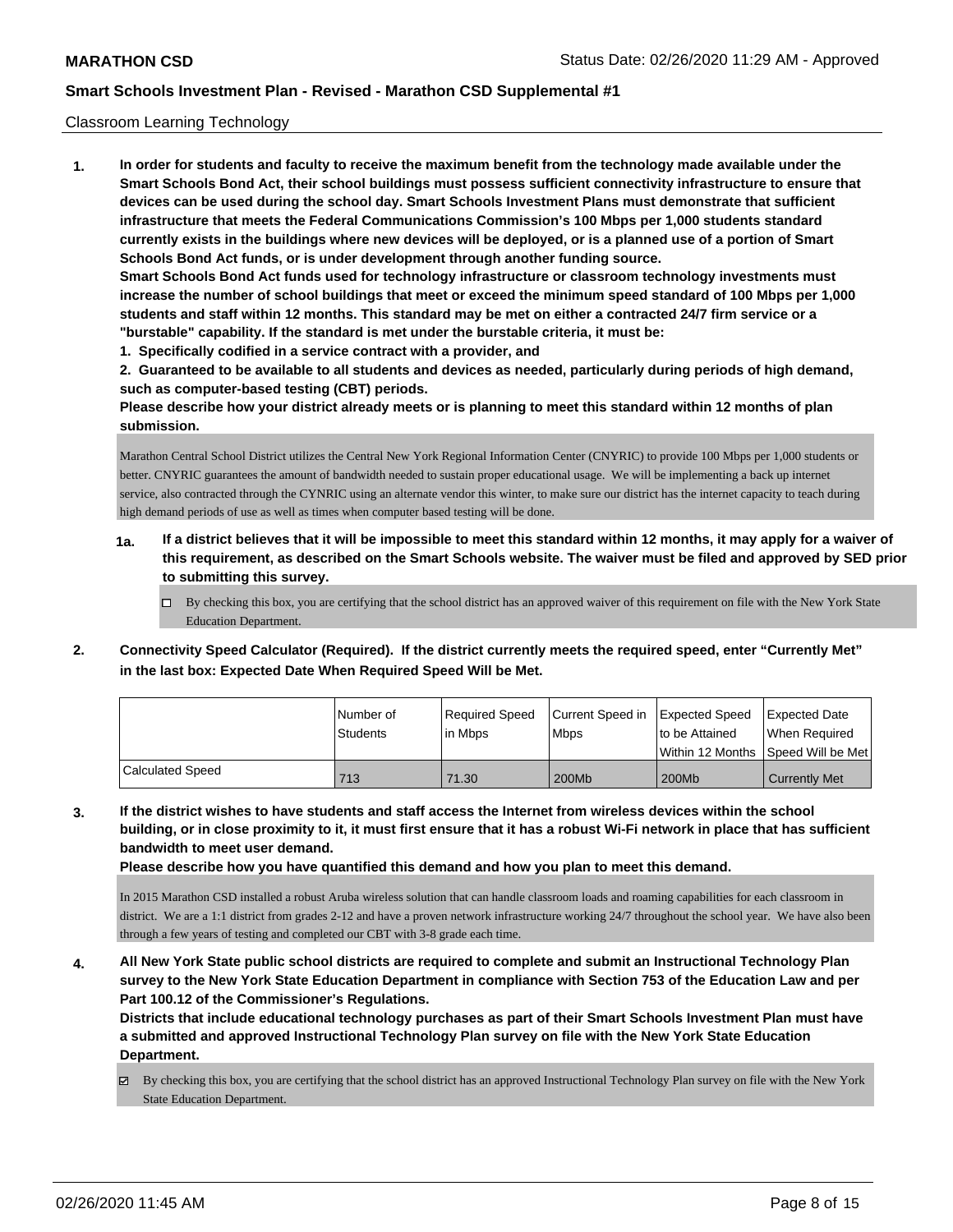### Classroom Learning Technology

**5. Describe the devices you intend to purchase and their compatibility with existing or planned platforms or systems. Specifically address the adequacy of each facility's electrical, HVAC and other infrastructure necessary to install and support the operation of the planned technology.**

We are a Microsoft server based district that uses Windows 10 Pro based computers for students. These laptop systems have charging cart areas and we have deployed a supple system for their use. The systems we plan to buy support the next generation of what we know is working and it will not require any additional environmental features to support. Our network closets are environmentally controlled and upgraded to the latest infrastructure needs. Our older classroom technology, specifically carts and student laptops, are being replaced by next generation laptops that need no new environment features as well.

- **6. Describe how the proposed technology purchases will:**
	- **> enhance differentiated instruction;**
	- **> expand student learning inside and outside the classroom;**
	- **> benefit students with disabilities and English language learners; and**
	- **> contribute to the reduction of other learning gaps that have been identified within the district.**

**The expectation is that districts will place a priority on addressing the needs of students who struggle to succeed in a rigorous curriculum. Responses in this section should specifically address this concern and align with the district's Instructional Technology Plan (in particular Question 2 of E. Curriculum and Instruction: "Does the district's instructional technology plan address the needs of students with disabilities to ensure equitable access to instruction, materials and assessments?" and Question 3 of the same section: "Does the district's instructional technology plan address the provision of assistive technology specifically for students with disabilities to ensure access to and participation in the general curriculum?")**

**In addition, describe how the district ensures equitable access to instruction, materials and assessments and participation in the general curriculum for both SWD and English Language Learners/Multilingual Learners (ELL/MLL) students.**

The district's strategic plan is Embrace \* Educate \* Empower. The use of instructional technology assists directly with the educate and empower components. Based on data collected and a needs assessment, the district will be focusing on graduation rates, course failures, chronic absenteeism, literacy and math mastery. For grades 2-12, one to one technology will help students stay connected to the curriculum and the assignments, help them collaborate with the teacher and their peers to produce product and help them research areas of interest. This expands student learning both inside and outside the classroom by providing all students with hardware that has the capability to run programs the district is using for instruction and collaboration. One example - Google classroom provides students with classroom content electronically as well as a way to work together both inside and outside the classroom. He computers ability to sync allows students who do not have internet access the ability to complete assignments and then sync to the internet and the classroom drives when they return to school. This technology empowers our students by making sure they all have equal access and have the ability to excel no matter their location or economics status.

One area the district identified as an area to reduce the learning gap is education. Lap tops would allow students with disabilities (SWD) to have equal access to the curriculum. Lap tops give SWD's the ability to record a lesson and watch it again at a later time for repetition of the content. For those students who have a reading disability that cannot read the English language fluently, they would have the ability to listen to audio recordings of books when appropriate. For visually impaired students, the touch screen lap top allows the screen to be easily enlarged by "pinching" the screen. For SWD that require a scribe, they can use typing to make their work more legible. The district's devices, Surfaces, laptops/IPads (at the elementary school) can be loaded with the following assistive technology programs for SWD: Narration-- Read aloud software could be useful for them when completing assignments, accessing texts, etc. Word Prediction--Word prediction software, such as Co: Writer, could support students that have difficulty with spelling/writing due to their limited reading ability. Speech Recognition--Helps students who have difficulty with written expression due to the physical process of handwriting/typing. This program could transfer information from voice to text. Visual Display-- Provides specialized displays due to vision concerns. Changing background colors which provides reverse contrast for students. Closed Captioning--Students with access to hearing assistance technology can use closed captioning when available. Optimizing the listening environment--Look at our classrooms to see if there are any ways to optimize the listening environment for all students but especially those with hearing needs. For instance, No Noise Seat Feet to reduce the noise in the classroom. These lap tops will give students a different mode of instruction based on their ability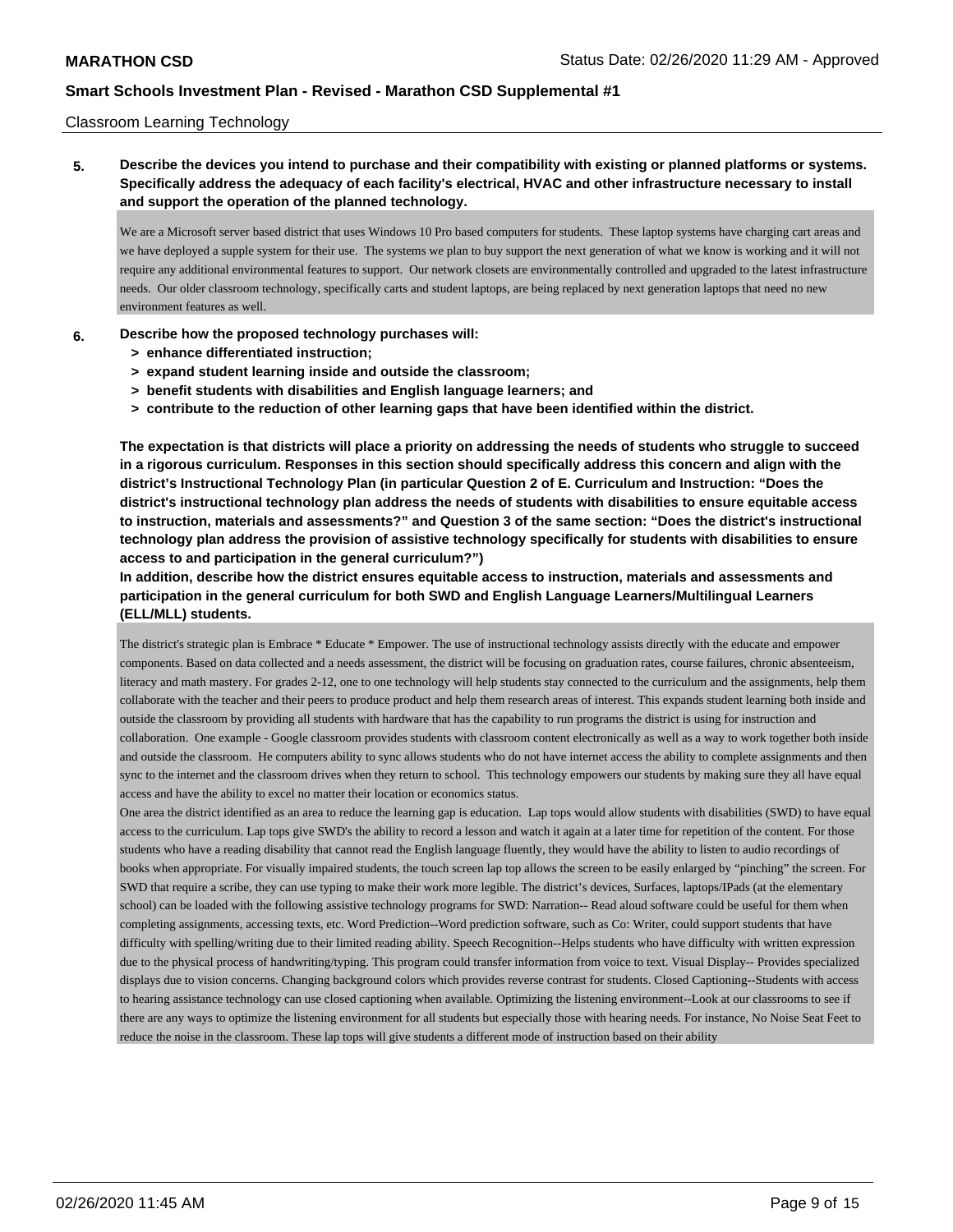### Classroom Learning Technology

**7. Where appropriate, describe how the proposed technology purchases will enhance ongoing communication with parents and other stakeholders and help the district facilitate technology-based regional partnerships, including distance learning and other efforts.**

The district communicates with parents through K12 Alerts( a text/voice messaging service), through Facebook, Instagram, a newsletter, our website, a parent portal (allowing students and parents to check grades and attendance), digital morning announcements and notes/phone calls home. The new technology will assist students in being better connected to their school community. Parents would use their own technology to receive alerts, check digital updates and stay connected.

**8. Describe the district's plan to provide professional development to ensure that administrators, teachers and staff can employ the technology purchased to enhance instruction successfully.**

**Note: This response should be aligned and expanded upon in accordance with your district's response to Question 1 of F. Professional Development of your Instructional Technology Plan: "Please provide a summary of professional development offered to teachers and staff, for the time period covered by this plan, to support technology to enhance teaching and learning. Please include topics, audience and method of delivery within your summary."**

The district provided two surveys to solicit input from staff in regards to their instructional technology professional development needs. One survey occurred during the technology review and the other during our district budget season. Additionally, during the month of May, the district held a superintendent conference day planning session where all staff were welcome to participate to share their professional development needs. Some staff sent suggestions via email. These planning sessions assisted the district in developing summer technology professional development as well as PD which will occur through out the coming school year(s). Staff requested professional development centered around Google Suite, Google Classroom, digital video making, Khan Academy, robotics, Smart Notebooking software, and training opportunities focused on the effective use of educational technology programs in the classroom that are both user friendly and effective. The district utilizes OCM BOCES, district staff, and our instructional technology specialist to provide the PD for our staff. Professional development will be offered during the summer as full day sessions. During the school year, PD will be a combination of full day, half day, workshops after school, training sessions during designated professional development days, during administrative meetings, push-in support training while the teacher is instructing, or during the teachers' preparation periods. The ongoing formal and informal learning opportunities will encourage our staff to share and use technology resource tools within the classroom. With a continued review of curriculum staff are using their professional development opportunities to update their curriculum for embedded technology opportunities for their students.

- **9. Districts must contact one of the SUNY/CUNY teacher preparation programs listed on the document on the left side of the page that supplies the largest number of the district's new teachers to request advice on innovative uses and best practices at the intersection of pedagogy and educational technology.**
	- $\boxtimes$  By checking this box, you certify that you have contacted the SUNY/CUNY teacher preparation program that supplies the largest number of your new teachers to request advice on these issues.

#### **9a. Please enter the name of the SUNY or CUNY Institution that you contacted.**

SUNY Cortland

**9b. Enter the primary Institution phone number.**

607-753-2706

**9c. Enter the name of the contact person with whom you consulted and/or will be collaborating with on innovative uses of technology and best practices.**

Kimberly Rombach

**10. To ensure the sustainability of technology purchases made with Smart Schools funds, districts must demonstrate a long-term plan to maintain and replace technology purchases supported by Smart Schools Bond Act funds. This sustainability plan shall demonstrate a district's capacity to support recurring costs of use that are ineligible for Smart Schools Bond Act funding such as device maintenance, technical support, Internet and wireless fees, maintenance of hotspots, staff professional development, building maintenance and the replacement of incidental items. Further, such a sustainability plan shall include a long-term plan for the replacement of purchased devices and equipment at the end of their useful life with other funding sources.**

By checking this box, you certify that the district has a sustainability plan as described above.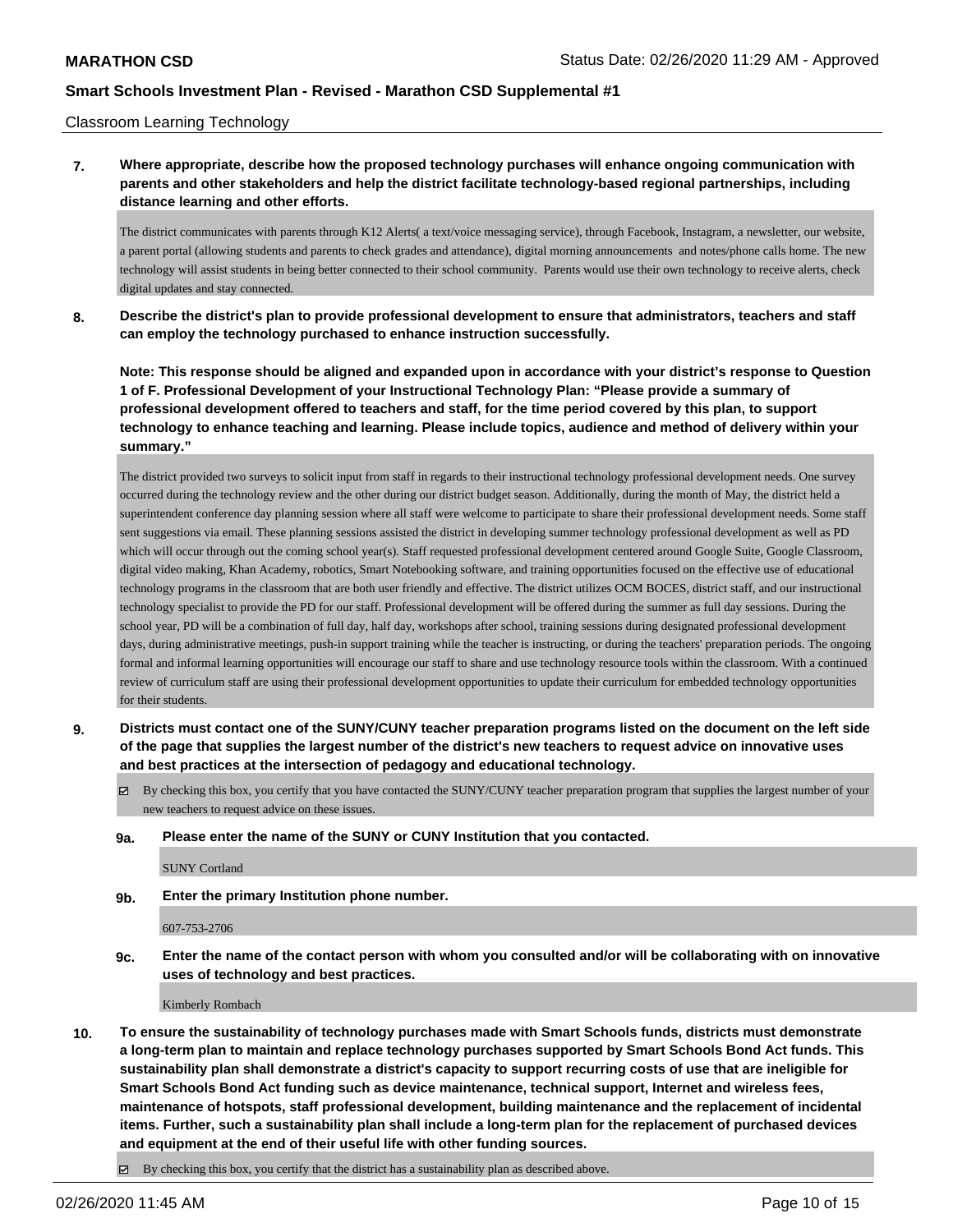Classroom Learning Technology

**11. Districts must ensure that devices purchased with Smart Schools Bond funds will be distributed, prepared for use, maintained and supported appropriately. Districts must maintain detailed device inventories in accordance with generally accepted accounting principles.**

By checking this box, you certify that the district has a distribution and inventory management plan and system in place.

**12. Please detail the type, quantity, per unit cost and total cost of the eligible items under each sub-category.**

| Select the allowable expenditure | I Item to be Purchased          | Quantity | Cost per Item | <b>Total Cost</b> |
|----------------------------------|---------------------------------|----------|---------------|-------------------|
| type.                            |                                 |          |               |                   |
| Repeat to add another item under |                                 |          |               |                   |
| each type.                       |                                 |          |               |                   |
| <b>Laptop Computers</b>          | Surface Pro 4's                 | 240      | 900.00        | 216,000.00        |
| <b>Laptop Computers</b>          | Touch screen lap tops - Lenovos | 170      | 500.00        | 85,000.00         |
| <b>Laptop Computers</b>          | Touch screen lap tops - Lenovos | 132      | 500.00        | 66,000.00         |
|                                  |                                 | 542      | 1,900.00      | 367,000           |

## **13. Final 2014-15 BEDS Enrollment to calculate Nonpublic Sharing Requirement (no changes allowed.)**

|            | l Public Enrollment | Nonpublic Enrollment | <b>Total Enrollment</b> | Nonpublic<br>l Percentage |
|------------|---------------------|----------------------|-------------------------|---------------------------|
| Enrollment | 707                 |                      | 707.00                  | 0.00                      |

### **14. If you are submitting an allocation for Classroom Learning Technology complete this table.**

|                         | Public School Sub-Allocation | <b>Estimated Nonpublic Loan</b><br>Amount<br>(Based on Percentage Above) | <b>Estimated Total Public and</b><br>Nonpublic Sub-Allocation |
|-------------------------|------------------------------|--------------------------------------------------------------------------|---------------------------------------------------------------|
| Interactive Whiteboards | 0.00                         | 0.00                                                                     | 0.00                                                          |
| Computer Servers        | 0.00                         | 0.00                                                                     | 0.00                                                          |
| Desktop Computers       | 0.00                         | 0.00                                                                     | 0.00                                                          |
| Laptop Computers        | 367,000.00                   | 0.00                                                                     | 367,000.00                                                    |
| <b>Tablet Computers</b> | 0.00                         | 0.00                                                                     | 0.00                                                          |
| <b>Other Costs</b>      | 0.00                         | 0.00                                                                     | 0.00                                                          |
| Totals:                 | 367,000.00                   | 0                                                                        | 367,000                                                       |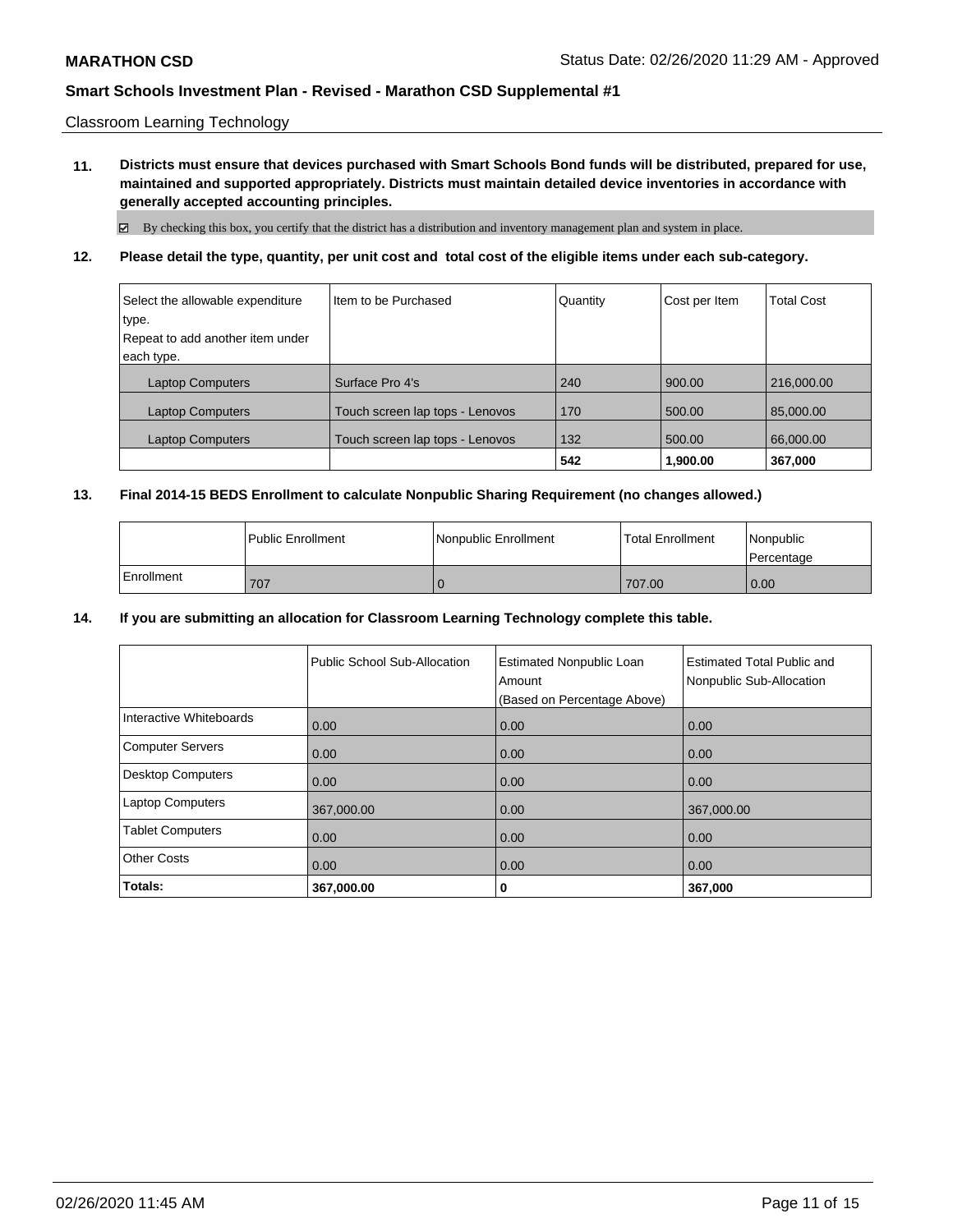### Pre-Kindergarten Classrooms

**1. Provide information regarding how and where the district is currently serving pre-kindergarten students and justify the need for additional space with enrollment projections over 3 years.**

(No Response)

- **2. Describe the district's plan to construct, enhance or modernize education facilities to accommodate prekindergarten programs. Such plans must include:**
	- **Specific descriptions of what the district intends to do to each space;**
	- **An affirmation that new pre-kindergarten classrooms will contain a minimum of 900 square feet per classroom;**
	- **The number of classrooms involved;**
	- **The approximate construction costs per classroom; and**
	- **Confirmation that the space is district-owned or has a long-term lease that exceeds the probable useful life of the improvements.**

(No Response)

**3. Smart Schools Bond Act funds may only be used for capital construction costs. Describe the type and amount of additional funds that will be required to support ineligible ongoing costs (e.g. instruction, supplies) associated with any additional pre-kindergarten classrooms that the district plans to add.**

(No Response)

**4. All plans and specifications for the erection, repair, enlargement or remodeling of school buildings in any public school district in the State must be reviewed and approved by the Commissioner. Districts that plan capital projects using their Smart Schools Bond Act funds will undergo a Preliminary Review Process by the Office of Facilities Planning.**

**Please indicate on a separate row each project number given to you by the Office of Facilities Planning.**

| Project Number |  |
|----------------|--|
| (No Response)  |  |
|                |  |

**5. Please detail the type, quantity, per unit cost and total cost of the eligible items under each sub-category.**

| Select the allowable expenditure | Item to be purchased | Quantity      | Cost per Item | <b>Total Cost</b> |
|----------------------------------|----------------------|---------------|---------------|-------------------|
| type.                            |                      |               |               |                   |
| Repeat to add another item under |                      |               |               |                   |
| each type.                       |                      |               |               |                   |
| (No Response)                    | (No Response)        | (No Response) | (No Response) | 0.00              |
|                                  |                      | U             | 0.00          |                   |

**6. If you have made an allocation for Pre-Kindergarten Classrooms, complete this table. Note that the calculated Total at the bottom of the table must equal the Total allocation for this category that you entered in the SSIP Overview overall budget.**

|                                          | Sub-Allocation |
|------------------------------------------|----------------|
| Construct Pre-K Classrooms               | (No Response)  |
| Enhance/Modernize Educational Facilities | (No Response)  |
| <b>Other Costs</b>                       | (No Response)  |
| Totals:                                  | 0.00           |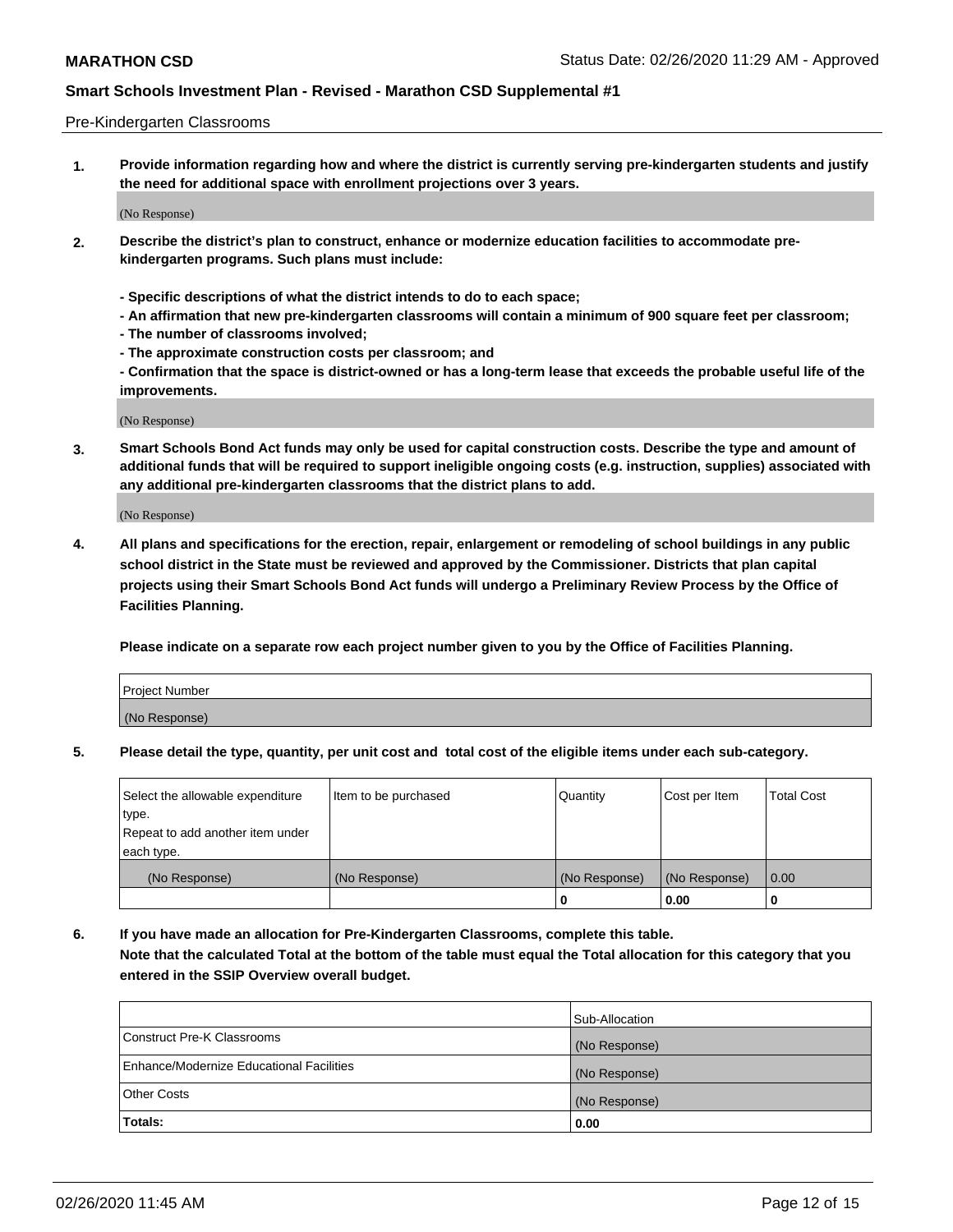Replace Transportable Classrooms

**1. Describe the district's plan to construct, enhance or modernize education facilities to provide high-quality instructional space by replacing transportable classrooms.**

(No Response)

**2. All plans and specifications for the erection, repair, enlargement or remodeling of school buildings in any public school district in the State must be reviewed and approved by the Commissioner. Districts that plan capital projects using their Smart Schools Bond Act funds will undergo a Preliminary Review Process by the Office of Facilities Planning.**

**Please indicate on a separate row each project number given to you by the Office of Facilities Planning.**

| Project Number |  |
|----------------|--|
|                |  |
|                |  |
|                |  |
| (No Response)  |  |
|                |  |
|                |  |

**3. For large projects that seek to blend Smart Schools Bond Act dollars with other funds, please note that Smart Schools Bond Act funds can be allocated on a pro rata basis depending on the number of new classrooms built that directly replace transportable classroom units.**

**If a district seeks to blend Smart Schools Bond Act dollars with other funds describe below what other funds are being used and what portion of the money will be Smart Schools Bond Act funds.**

(No Response)

**4. Please detail the type, quantity, per unit cost and total cost of the eligible items under each sub-category.**

| Select the allowable expenditure | Item to be purchased | Quantity      | Cost per Item | Total Cost |
|----------------------------------|----------------------|---------------|---------------|------------|
| ∣type.                           |                      |               |               |            |
| Repeat to add another item under |                      |               |               |            |
| each type.                       |                      |               |               |            |
| (No Response)                    | (No Response)        | (No Response) | (No Response) | 0.00       |
|                                  |                      | u             | 0.00          |            |

**5. If you have made an allocation for Replace Transportable Classrooms, complete this table. Note that the calculated Total at the bottom of the table must equal the Total allocation for this category that you entered in the SSIP Overview overall budget.**

|                                                | Sub-Allocation |
|------------------------------------------------|----------------|
| Construct New Instructional Space              | (No Response)  |
| Enhance/Modernize Existing Instructional Space | (No Response)  |
| Other Costs                                    | (No Response)  |
| Totals:                                        | 0.00           |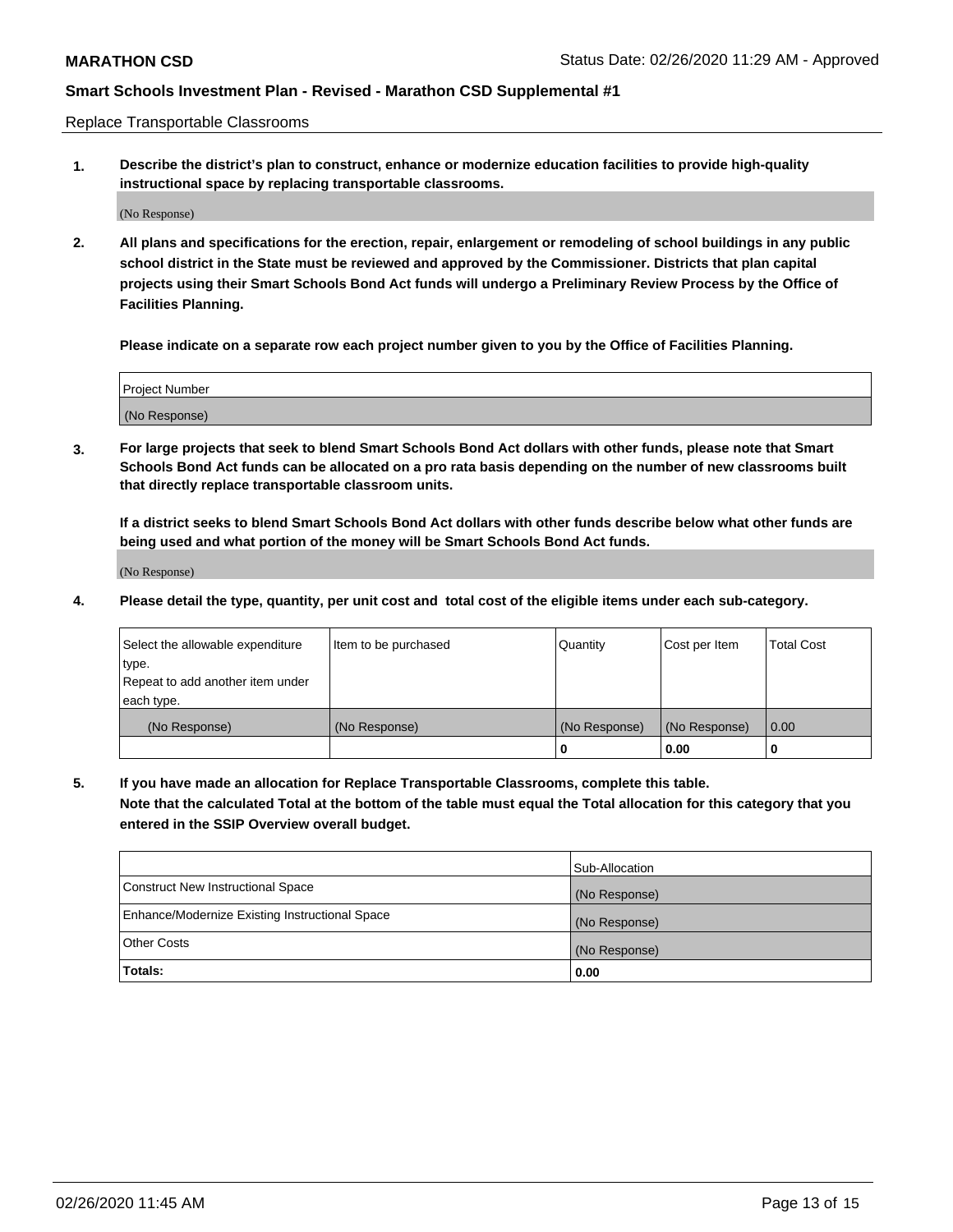## High-Tech Security Features

# **1. Describe how you intend to use Smart Schools Bond Act funds to install high-tech security features in school buildings and on school campuses.**

Smart Schools Bond Act will be used to purchase additional security cameras for district buildings. Per the technology plan, two new video servers will be necessary to upgrade our system. Due to the delayed payments of Smart Bond money, the district is opting to purchase the servers along with installing the data lines, with funding outside the Smart Bond allocations. Smart Bond money will be used for additional cameras, which will be of higher resolution than originally planned and camera installation.

**2. All plans and specifications for the erection, repair, enlargement or remodeling of school buildings in any public school district in the State must be reviewed and approved by the Commissioner. Smart Schools plans with any expenditures in the High-Tech Security category require a project number from the Office of Facilities Planning. Districts must submit an SSBA LOI and receive project numbers prior to submitting the SSIP. As indicated on the LOI, some projects may be eligible for a streamlined review and will not require a building permit. Please indicate on a separate row each project number given to you by the Office of Facilities Planning.**

| <b>Project Number</b> |
|-----------------------|
| 11-09-01-04-7-999-BA1 |
| 11-09-01-04-7-999-003 |

## **3. Was your project deemed eligible for streamlined Review?**

| 罓 | Yes |
|---|-----|
| П | Nο  |

**3a. Districts with streamlined projects must certify that they have reviewed all installations with their licensed architect or engineer of record, and provide that person's name and license number. The licensed professional must review the products and proposed method of installation prior to implementation and review the work during and after completion in order to affirm that the work was code-compliant, if requested.**

By checking this box, you certify that the district has reviewed all installations with a licensed architect or engineer of record.

## **4. Include the name and license number of the architect or engineer of record.**

| Name                 | License Number |
|----------------------|----------------|
| <b>Chris Crolius</b> | 22954          |

**5. Please detail the type, quantity, per unit cost and total cost of the eligible items under each sub-category.**

| Select the allowable expenditure          | Item to be purchased                       | Quantity | Cost per Item | Total Cost |
|-------------------------------------------|--------------------------------------------|----------|---------------|------------|
| type.<br>Repeat to add another item under |                                            |          |               |            |
| each type.                                |                                            |          |               |            |
| <b>Electronic Security System</b>         | Installation of Cameras                    | 25       | 900.00        | 22,500,00  |
| <b>Electronic Security System</b>         | Security indoor 8 mp Camera                |          | 1.700.00      | 1.700.00   |
| <b>Electronic Security System</b>         | Security outdoor 30 mp Camera              |          | 13,000.00     | 13,000.00  |
| <b>Electronic Security System</b>         | Security outdoor 16mp Cameras              | 6        | 10.000.00     | 60,000,00  |
| <b>Electronic Security System</b>         | Security indoor 12 MP Camera - fish<br>eye |          | 1.600.00      | 1,600.00   |
| <b>Electronic Security System</b>         | Security indoor 5mp Cameras                | 16       | 1.700.00      | 27,200.00  |
|                                           |                                            | 50       | 28,900.00     | 126,000    |